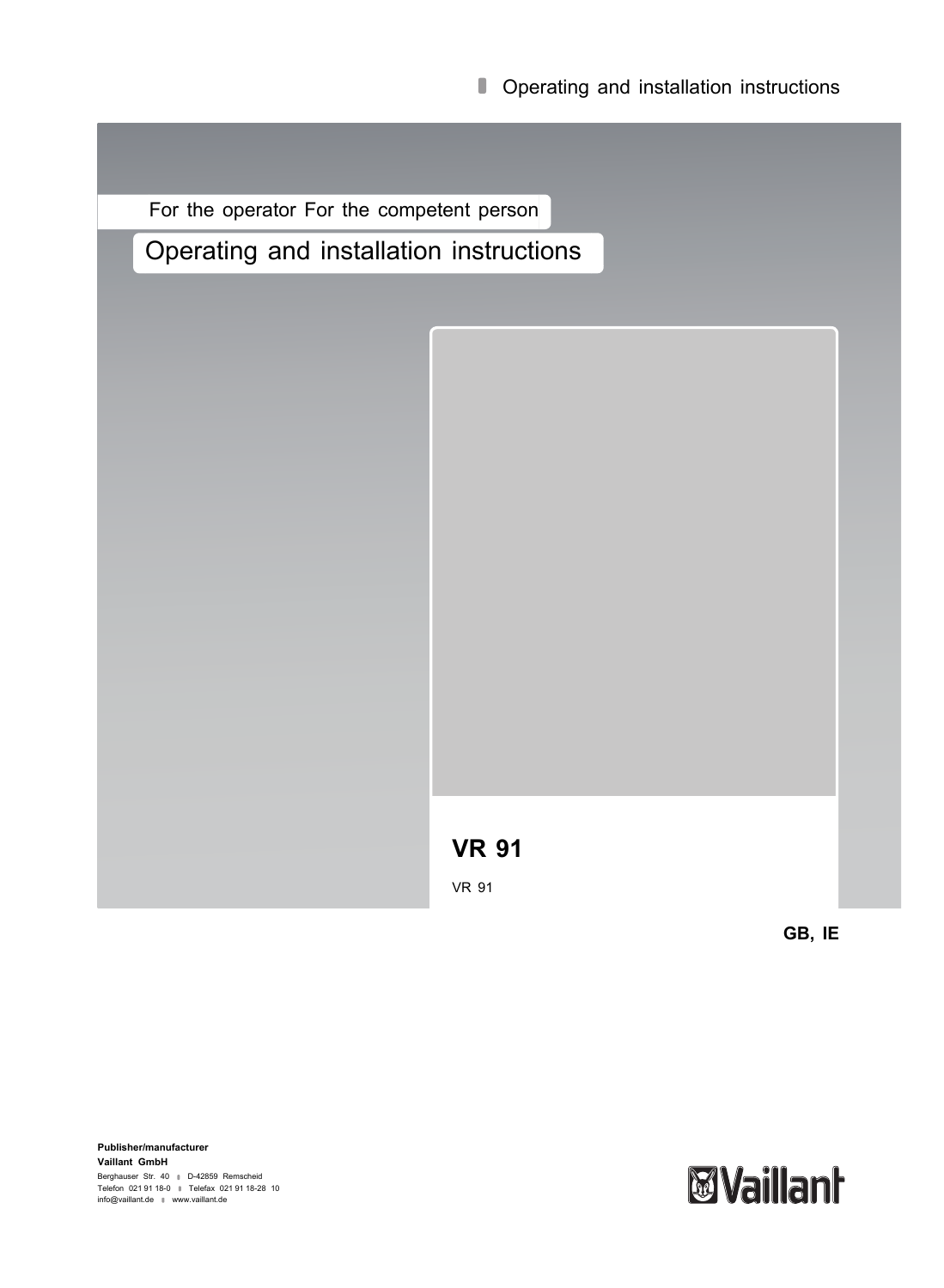## **Contents**

## **Contents**

| 1              | 3                                    |
|----------------|--------------------------------------|
| 1.1            | General safety information<br>3      |
| 1.2            | For the competent person<br>3        |
| 1.3            | 3                                    |
| $\overline{2}$ | For the operator<br>5                |
| 2.1            | Notes on the documentation<br>5      |
| 2.2            | Product overview<br>5                |
| 2.3            | 6                                    |
| 2.4            | Service message<br>6                 |
| 2.5            | 6<br>Fault message                   |
| 2.6            | Detecting and rectifying faults<br>6 |
| 2.7            |                                      |
| 2.8            |                                      |
| 2.9            | Guarantee and customer               |
| 2.10           | Technical data<br>7                  |
| 3              | For the competent person<br>8        |
| 3.1            | Notes on the documentation<br>8      |
| 3.2            | Product overview<br>8                |
| 3.3            | Installing the remote control unit   |
|                | in a living room<br>8                |
| 3.4            | Electrical installation<br>9         |
| 3.5            | 9                                    |
| 3.6            | Handing over to the operator<br>9    |
| 3.7            | 10                                   |
| 3.8            | Fault messages and faults<br>10      |
| 3.9            | Decommissioning<br>10                |
| 3.10           | Customer service<br>11               |
|                |                                      |
| A              | For the operator<br>12               |
| A.1            | 12<br>Operating modes                |
| A <sub>2</sub> | Operating levels<br>12               |
| B              | For the competent person<br>14       |
| B.1            | Installation assistant<br>14         |
| B.2            | 14                                   |
| B.3            | Fault messages<br>15                 |
| B.4            | 15                                   |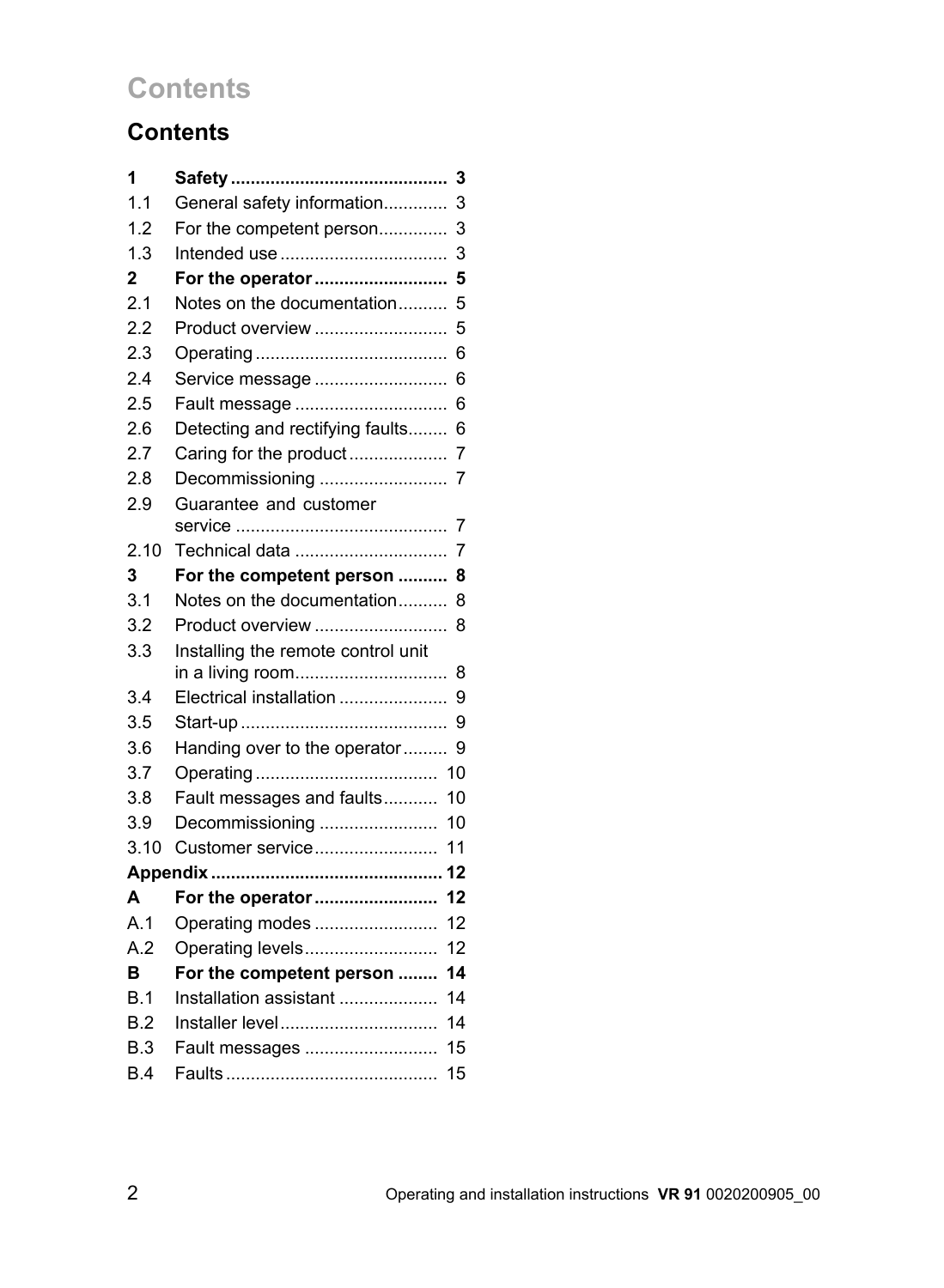**1 Safety**

## **1.1 General safety information**

## **1.1.1 Risk caused by inadequate qualifications**

Assembly and disassembly, installation, start-up, maintenance, repairs and decommissioning must only be carried out by a competent person who is sufficiently qualified to observe all of the instructions that come with the product, to proceed in accordance with the current state of the art, and to comply with all applicable directives, standards, laws and other regulations.

## **1.2 For the competent person**

## **1.2.1 Risk of material damage caused by frost**

 $\triangleright$  Do not install the product in rooms prone to frost.

## **1.2.2 Requirements for lines**

- ▶ Use standard commercial lines for the wiring.
	- Minimum cross-section:  $≥ 0.75$  mm<sup>2</sup>
	- Maximum line length: ≤ 125 m

## **1.3 Intended use**

In the event of inappropriate or improper use, damage to the product and other property may arise.

The product enables a zone to be controlled remotely via an eBUS interface.

The following components are required for operation:

– VRC 700

Intended use includes the following:

- observance of accompanying operating, installation and servicing instructions for the product and any other system components
- installing and fitting the product in accordance with the product and system approval
- compliance with all inspection and maintenance conditions listed in the instructions.

Intended use also covers installation in accordance with the IP class.

Any other use that is not specified in these instructions, or use beyond that specified in this document shall be considered improper use. Any direct commercial or industrial use is also deemed to be improper.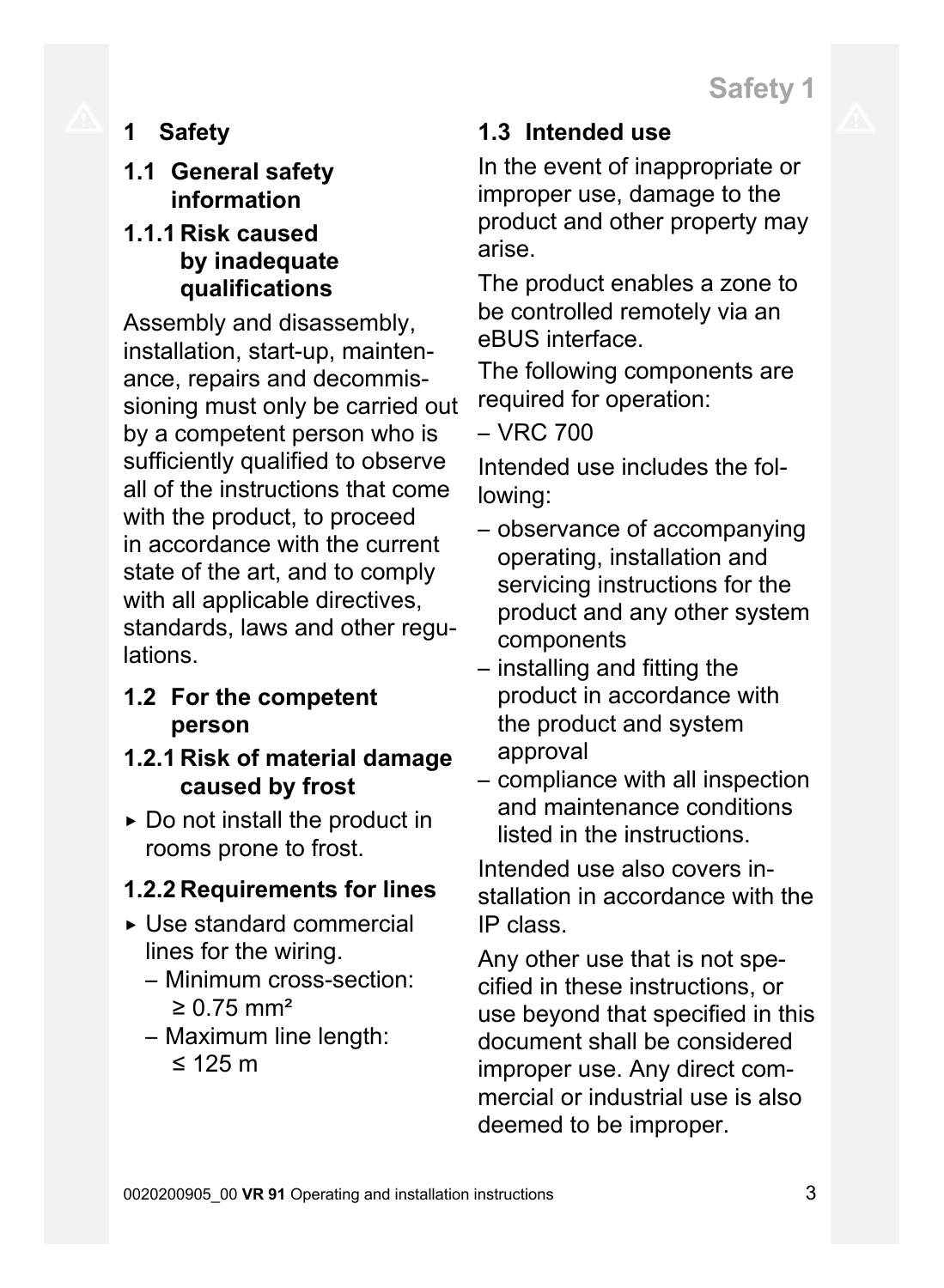**1 Safety**

## **Caution.**

Improper use of any kind is prohibited.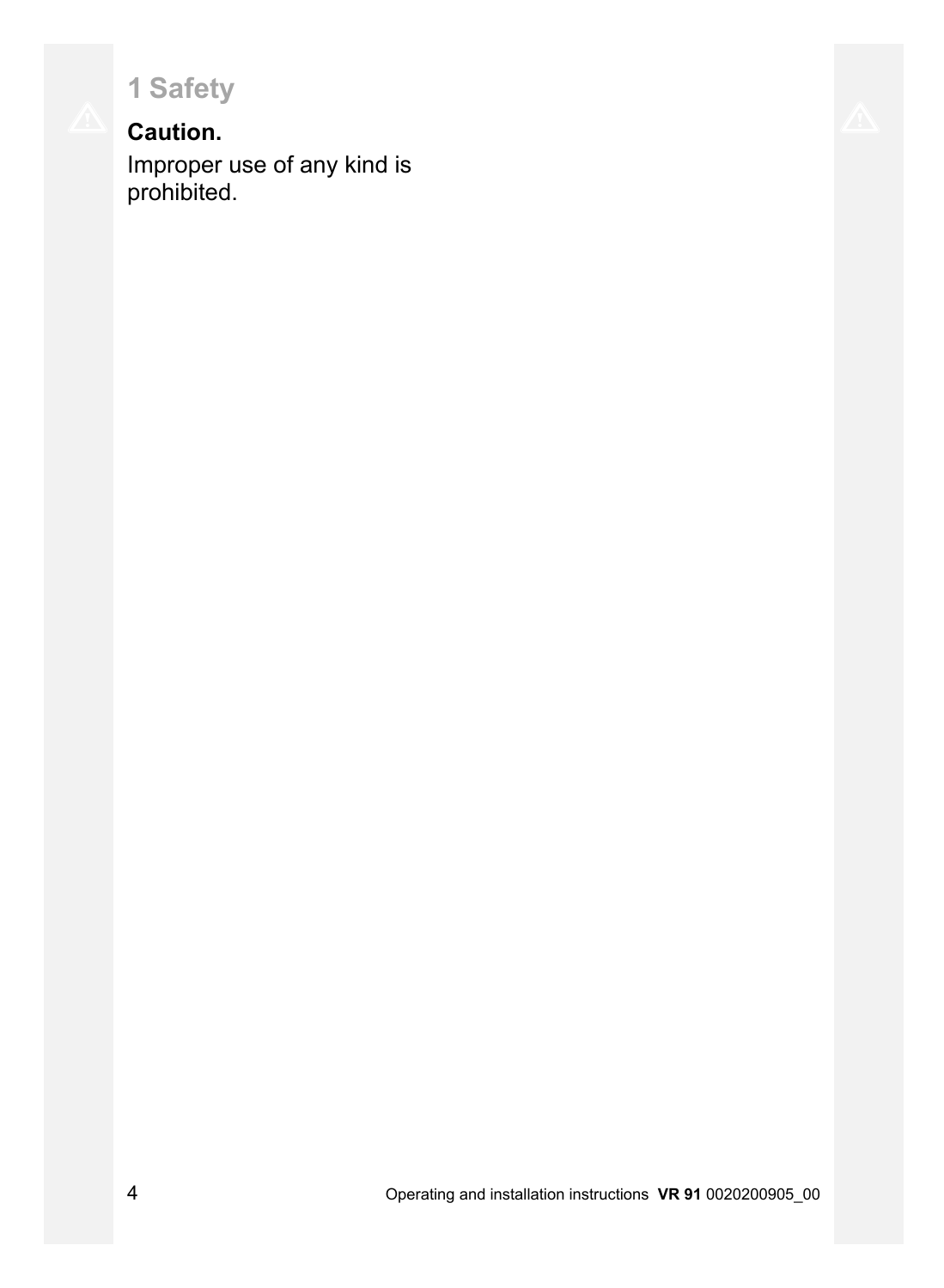## **2 For the operator**

## **2.1 Notes on the documentation**

#### **2.1.1 Observing other applicable documents**

▶ You must observe all operating instructions enclosed with the system components.

## **2.1.2 Storing documents**

 $\triangleright$  Keep this manual and all other applicable documents safe for future use.

#### **2.1.3 Applicability of the instructions**

These instructions apply only to:

### **VR 91** – **article number**

**Great Britain** 0020171334

### **2.2 Product overview**

### **2.2.1 CE label**



The CE label shows that the products comply with the basic requirements of the applicable directives as stated on the identification plate.

The declaration of conformity can be viewed at the manufacturer's site.

## **2.2.2 Design of the product**



- 1 Display
- 4 Wall-mounting
- 2 Wall-mounting base
- base cover 5 Selection button
- 
- 3 Diagnostics socket
- 6 Rotary knob

### **2.2.3 Identification plate**

The identification plate is located on the product's PCB and cannot be accessed from the outside once the product has been mounted on the wall.

The identification plate contains the following information:

| Information on the<br>identification plate | <b>Meaning</b>       |
|--------------------------------------------|----------------------|
| Serial number                              | For identification   |
| <b>VR 91</b>                               | Unit designation     |
| $\sqrt{}$                                  | Operating voltage    |
| mA                                         | Current consumption  |
|                                            | Product complies     |
|                                            | with European stand- |
|                                            | ards and directives  |
|                                            | Proper disposal of   |
|                                            | the product          |

#### **2.2.4 Serial number**

The 10-digit article number can be found in the serial number. You can view the serial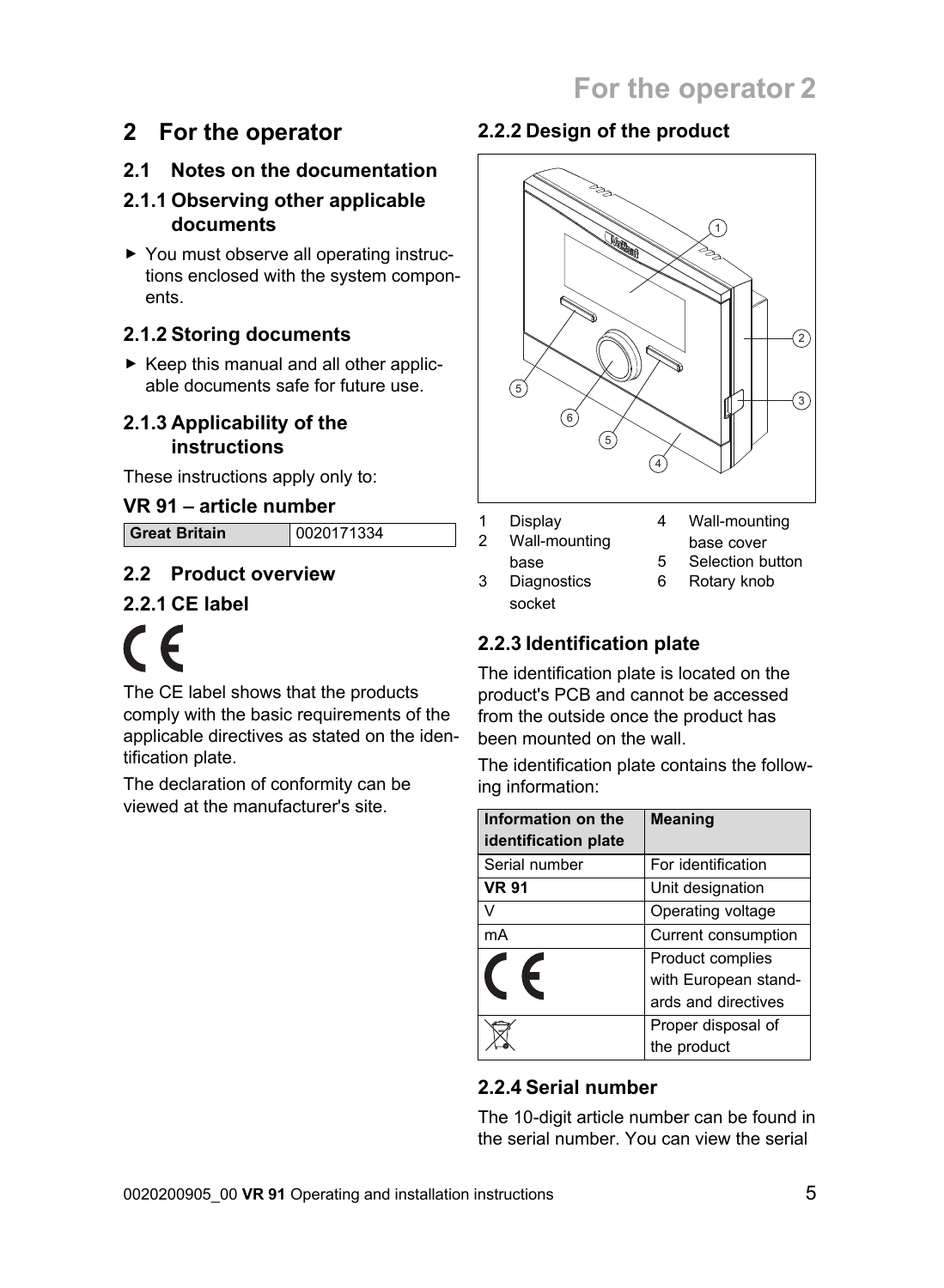## **2 For the operator**

number under **Menu** → **Information Serial number**. The article number is found in the second line of the serial number.

#### **2.2.5 Control function**

The product is a wired remote control unit. Communication takes places over a 2-core eBUS line.

You can use the product to set and/or change the functions of a zone, such as the operating mode or times and temperatures.

#### **2.3 Operating**

You can only operate the remote control unit in combination with the **VRC 700** controller. This means that it is also necessary to read through the operating instructions for the **VRC 700** controller.

The operating instructions for the controller will provide you with

- Information on the operating structure.
- Information on the operating concept with examples.
- A detailed description of the operating and display functions that the remote control unit also has.

#### **Overview of operating modes and functions**

Operating modes (→ Page 12) Operating levels (→ Page 12)

#### **2.4 Service message**

When maintenance is required, **Maintenance** and the *symbol* will appear in the remote control unit display.

You can read the specific maintenance messages on the controller display and find out which measures you need to take from the controller operating instructions.

#### **2.5 Fault message**

If a fault occurs in the heating installation,  $\Phi$  will appear in the display together with a fault message. The competent person must clear or rectify the fault in the heating installation, otherwise it could cause material damage or make the heating installation malfunction.

▶ Inform a competent person.

If you would like to see the basic display in the display again, press the left-hand selection button **Back**.

You can call up the current fault messages under **Menu** → **Information** → **System status** → **Fault status** → **Fault list**.

#### **2.6 Detecting and rectifying faults**

| Fault                                                                               | Cause                       | Remedy                                                                                                                 |
|-------------------------------------------------------------------------------------|-----------------------------|------------------------------------------------------------------------------------------------------------------------|
| Display is<br>dark                                                                  | Appli-<br>ance<br>fault     | Switch off the<br>mains switch<br>on all heat<br>generators                                                            |
| No changes<br>in the display<br>when the<br>rotary knob<br>is turned                |                             | for approx. 1<br>minute and<br>then switch<br>them on again<br>Inform the<br>competent                                 |
| No changes<br>in the display<br>via the selec-<br>tion buttons<br>are pressed       |                             | person if the<br>fault persists<br>or if you do not<br>have the option<br>of switching off<br>the heat gener-<br>ator. |
| Lines appear<br>instead of<br>setting and<br>read-out val-<br>ues in the<br>display | Commu-<br>nication<br>fault | Inform the skilled<br>tradesman                                                                                        |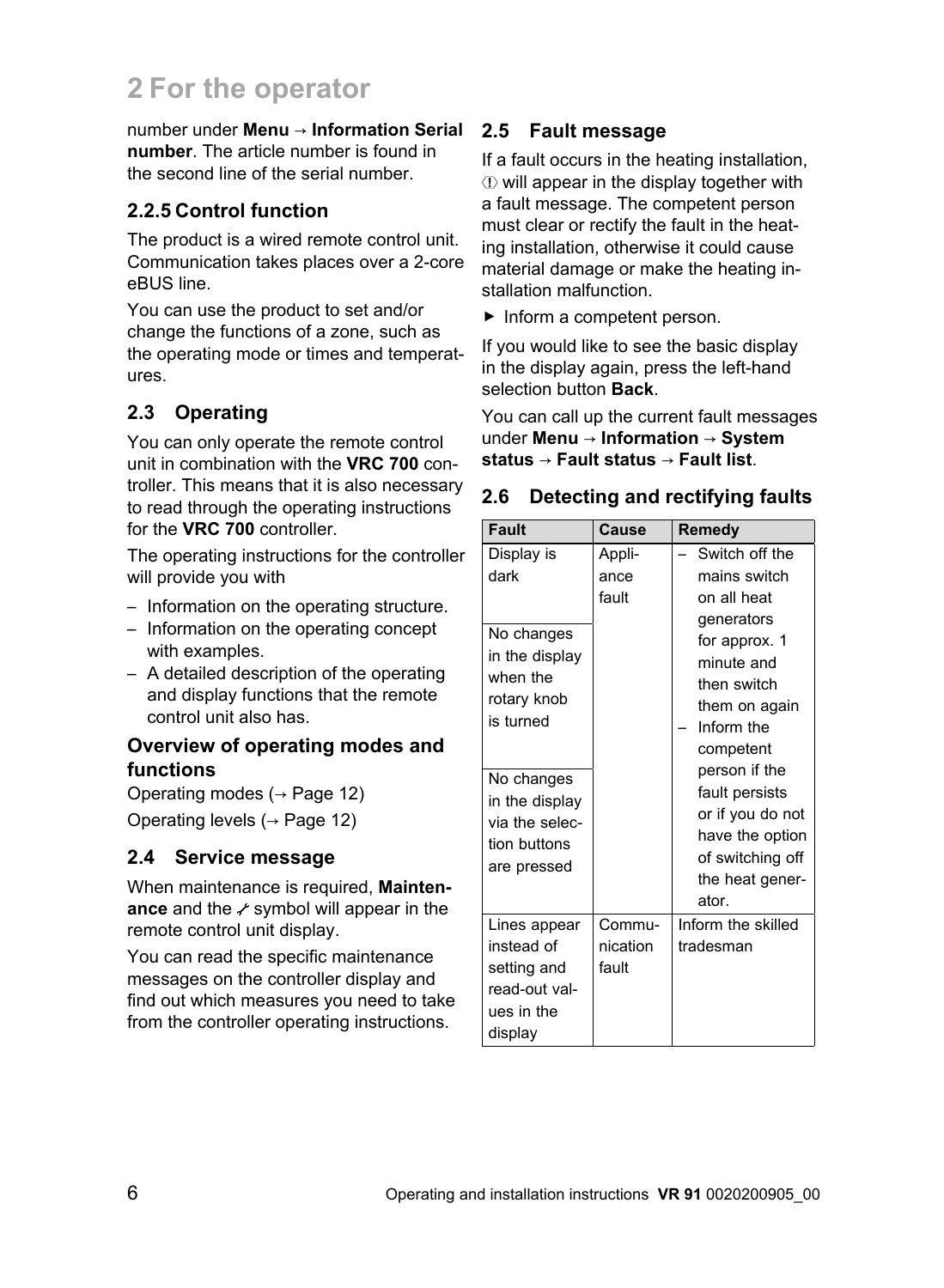#### **2.7 Caring for the product**

#### **Caution.**

**Risk of material damage caused by unsuitable cleaning agents.**

- ▶ Do not use sprays, scouring agents, detergents, solvents or cleaning agents that contain chlorine.
- $\triangleright$  Clean the casing with a damp cloth and a little solvent-free soap.

#### **2.8 Decommissioning**

#### **2.8.1 Replacing the remote control unit**

The heating installation must be shut down before replacing its remote control unit.

▶ This work should be carried out by a competent person.

#### **2.8.2 Recycling and disposal**

▶ The competent person who installed your product is responsible for the disposal of the packaging.

 $\overline{\mathbb{X}}$  If the product is identified with this symbol:

- $\blacktriangleright$  In this case, do not dispose of the product with the household waste.
- $\blacktriangleright$  Instead, hand in the product to a collection centre for old electrical or electronic appliances.

 $\mathbb{\overline{X}}$  If the product contains batteries that are marked with this symbol, these batteries may contain substances that are hazardous to human health and the environment.

 $\blacktriangleright$  In this case, dispose of the batteries at a collection point for batteries.

#### **2.9 Guarantee and customer service**

#### **2.9.1 Guarantee**

We only grant a Vaillant manufacturers warranty if a suitably qualified engineer has installed the system in accordance with Vaillant instructions. The system owner will be granted a warranty in accordance with the Vaillant terms and conditions. All requests for work during the guarantee period must be made to Vaillant Service Solutions (0870 6060 777).

#### **2.9.2 Customer service**

To ensure regular servicing, it is strongly recommended that arrangements are made for a Maintenance Agreement. Please contact Vaillant Service Solutions (0870 6060 777) for further details.

#### **2.10 Technical data**

| Max. operating voltage           | 24 V                         |
|----------------------------------|------------------------------|
| <b>Current consumption</b>       | $< 50 \text{ mA}$            |
| <b>Supply line cross-section</b> | 0.75                         |
|                                  | $\ldots$ 1.5 mm <sup>2</sup> |
| Level of protection              | IP 20                        |
| <b>Protection class</b>          | Ш                            |
| <b>Maximum permitted ambient</b> | $060$ °C                     |
| temperature                      |                              |
| Curr. room air hum.              | $35 \t 95 \%$                |
| Height                           | 115 mm                       |
| Width                            | 147 mm                       |
| Depth                            | $50 \text{ mm}$              |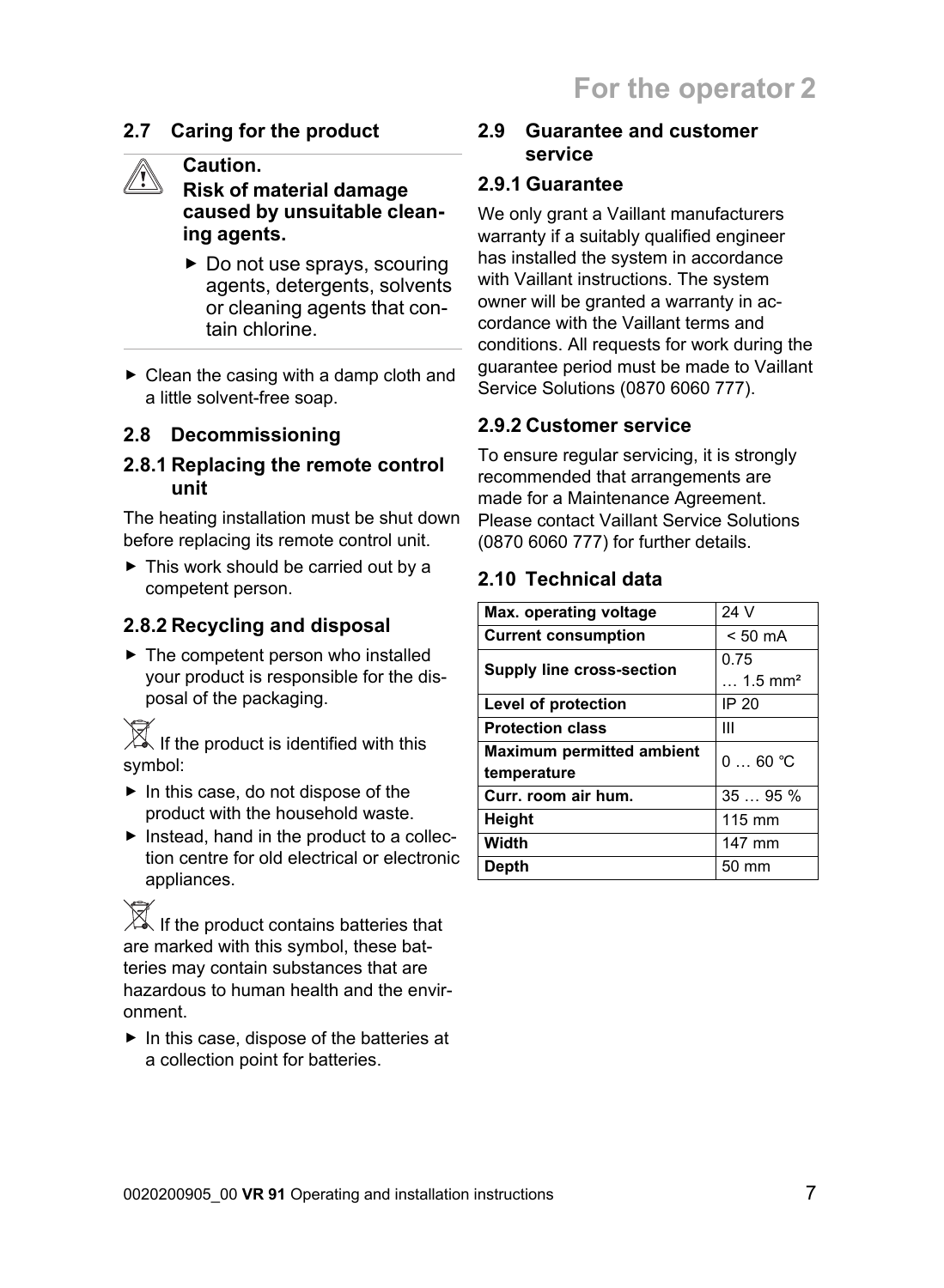## **3 For the competent person**

## **3 For the competent person**

#### **3.1 Notes on the documentation**

#### **3.1.1 Observing other applicable documents**

▶ You must observe all the operating and installation instructions included with the system components.

#### **3.1.2 Storing documents**

▶ Pass these instructions and all other applicable documents on to the system operator.

#### **3.2 Product overview**

#### **3.2.1 Checking the scope of delivery**

|     | <b>Quant- Contents</b>              |
|-----|-------------------------------------|
| itv |                                     |
|     | Remote control unit                 |
|     | Fastening material (2 bolts and 2   |
|     | wall plugs)                         |
|     | Operating and installation instruc- |
|     | tions                               |

#### **3.3 Installing the remote control unit in a living room**

- 1. Mount the remote control unit on an interior wall of the main living room in a position that ensures accurate measurement of the room temperature.
	- Installation height: 1.5 m



- 1 Openings for cable duct 2 Mounting holes
- 3 Pin header with terminals for the eBUS line 4 Opening slot
- 2. Screw on the wall-mounting base as shown in the illustration.
- 3. Connect the eBUS line.



4. Carefully push the remote control unit into the wall-mounting base.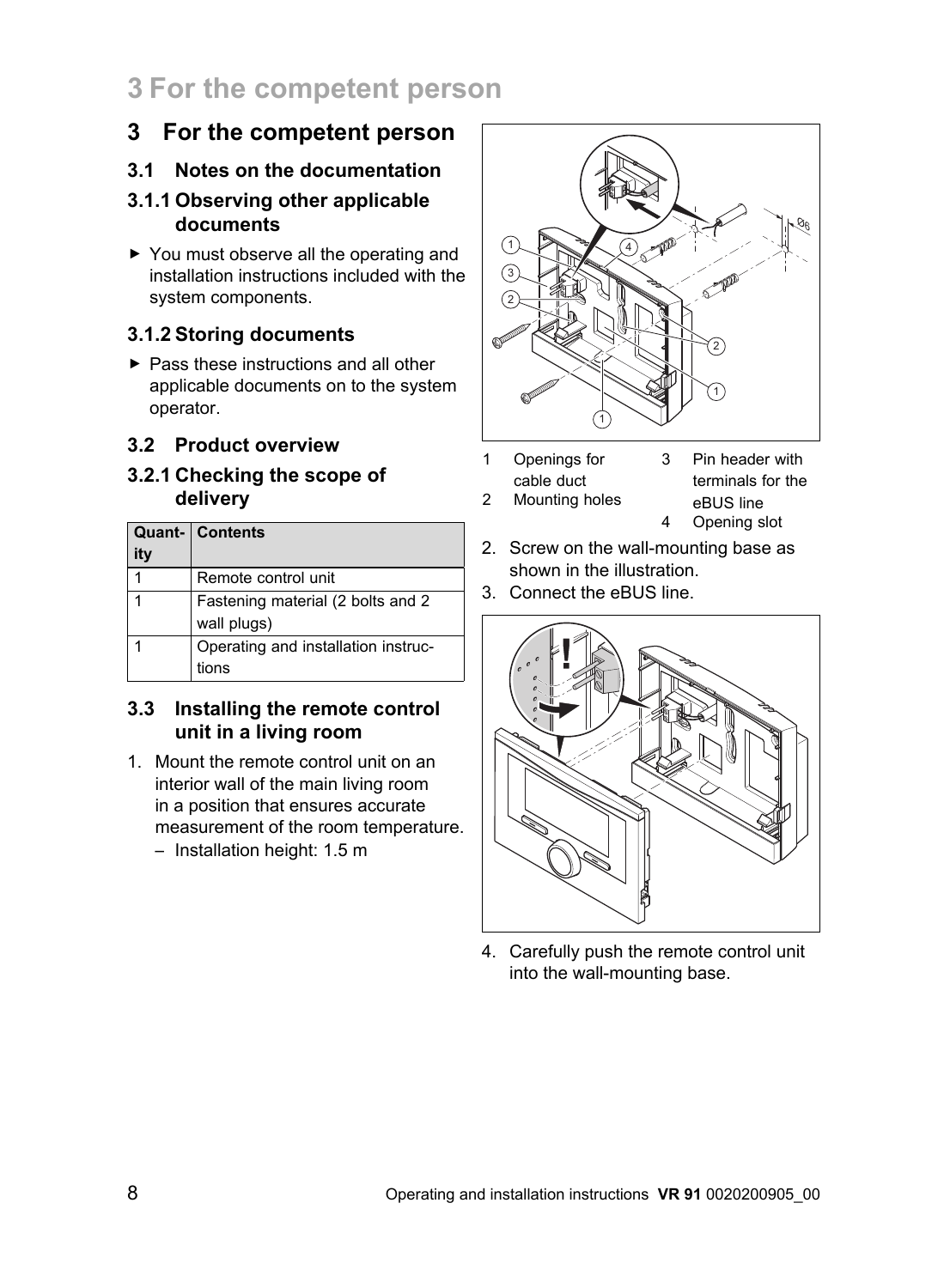### **3.4 Electrical installation**

When connecting the eBUS line, there is no need to pay attention to the polarity. If the two connections are switched around, communication is not affected.

#### **3.4.1 Connecting the remote control unit to a heat generator**

- 1. At lengths of over 10 m, 230 V supply lines must be laid separately from bus lines.
- 2. When opening the electronics box in the heat generator, proceed as described in the installation instructions for the heat generator.

**Conditions**: The heat generator is not connected to the eBUS via the **VR 32**.

- ▶ Connect the eBUS line to the eBUS terminals in the wall-mounting base of the remote control unit.
- ▶ Connect the eBUS line to the eBUS terminals in the heat generator.

#### **3.5 Start-up**

When the system is started up for the first time after completing the electrical installation, the installation assistants for the components and the **VR 91** remote control unit will start automatically.

All settings that you have applied using the installation assistant can be changed again at a later date via the level for the operator and competent persons.

Installation assistant ( $\rightarrow$  Page 14)

#### **3.5.1 Selecting setting values**

**Conditions**: Settings in the remote control unit

- ▶ Select the required language in the **Language** function.
- ▶ Enter an address for the remote control unit to communicate with in the **Remote control address** function.

**Conditions**: Settings in the controller

- $\blacktriangleright$  If you would also like to use the room temperature sensor in the remote control unit, select the **Temp. mod.** or **Thermost.** value in the **Room temp. mod.** function.
- ▶ Specify in which zone the remote control unit has been installed.
- $\triangleright$  Scroll through the display to the zone in which the remote control unit has been installed.
- ▶ Set the value to **Yes** in the **Zone activated** function for this zone.
- ▶ In the **Zone assignment** function in this zone, assign the address for the remote control unit that should be triggered.

#### **3.6 Handing over to the operator**

- ▶ You must inform the operator about how to handle their product and how it works.
- ▶ Provide the operator with all relevant instructions and unit documentation for safe-keeping.
- $\triangleright$  Go through the operating instructions with the operator.
- ▶ Answer any questions the operator may have.
- ▶ In particular, draw the operator's attention to the safety information that they must follow.
- ▶ Inform the operator that room air must be able to circulate freely around the product, and that it should not be covered by furniture, curtains or other objects.
- $\blacktriangleright$  Inform the operator that all the radiator valves in the room where the product is installed must be fully open.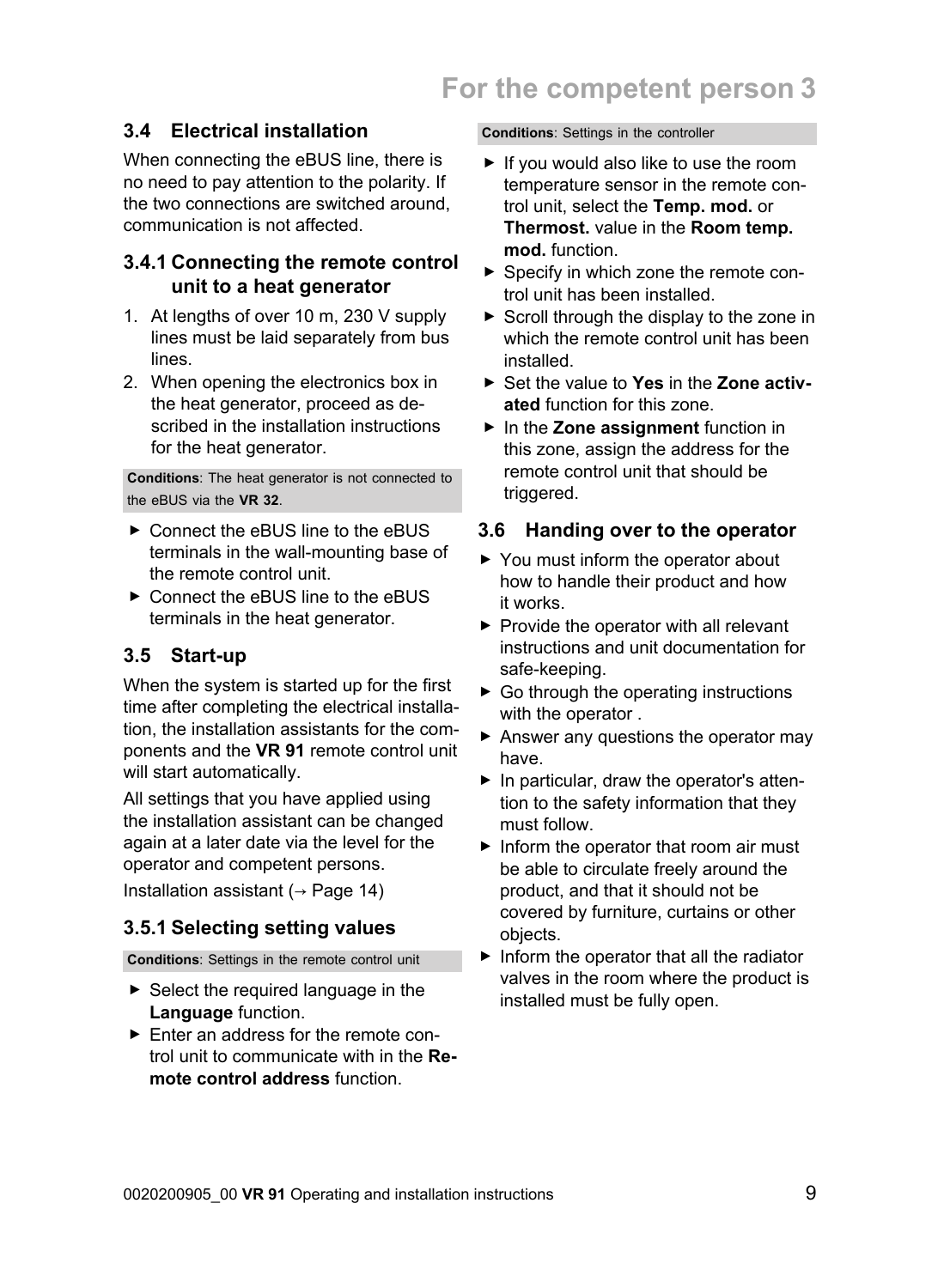## **3 For the competent person**

## **3.7 Operating**

You can find the operator setting and readout options in the appendix.

Operating modes (→ Page 12)

Operating levels (→ Page 12)

The operating instructions for the controller will provide you with

- Information on the operating structure.
- Information on the operating concept with examples.
- A detailed description of the operating and display functions that the remote control unit also has.

### **Overview of functions**

Installer level  $($   $\rightarrow$  Page 14)

### **3.7.1 Reading the fault status**

#### **Menu** → **Installer level** → **System configuration** [**System** ----] → **Fault status**

– This function allows you to read the status of the heating installation. If there are no faults, the message **No fault** appears here. If there is a fault, the status **Fault list** is displayed. If you press the right-hand selection button, fault messages are displayed.

### **3.7.2 Reading the software version**

#### **Menu** → **Installer level** → **System configuration** [**System** ----] → **Control modules**

– You can use this function to read the software versions of the remote control unit.

#### **3.7.3 Setting the address for the remote control unit**

#### **Menu** → **Installer level** → **System configuration** [**System** ----] → **Remote control address**

– You can use this function to set the address for the remote control unit.

Every remote control unit has a unique address, starting with Address 1. Increase the number in the address consecutively

for each additional remote control unit used.

### **3.8 Fault messages and faults**

#### **3.8.1 Fault messages**

If a fault occurs in the heating installation,  $\Phi$  will appear in the display together with a fault message.

You can also read all current error messages under the following menu point:

#### **Menu** → **Installer level** → **System configuration** [**System** ----] → **Fault status**

– If a fault has occurred, **Fault list** will appear in the **Fault status** function. Press the right-hand selection button to display a list of fault messages.

#### **Note** i l

Not all fault messages in the list will appear automatically on the basic display.

#### **3.8.1.1 Overview of fault messages and faults**

Fault messages ( $\rightarrow$  Appendix B.3) Faults ( $\rightarrow$  Appendix B.4)

#### **3.9 Decommissioning**

#### **3.9.1 Replacing the product**

- 1. Decommission the heating installation if you want to replace the product.
- 2. Decommission the heat generator, as described in the heat generator's installation instructions.

### **3.9.2 Removing from the wall**

- 1. Insert the screwdriver into the slot on the wall-mounting base.
- 2. Carefully lever the remote control unit from the wall-mounting base.
- 3. Unfasten the eBUS line from the pin header on the remote control unit and from the terminal block on the heat generator.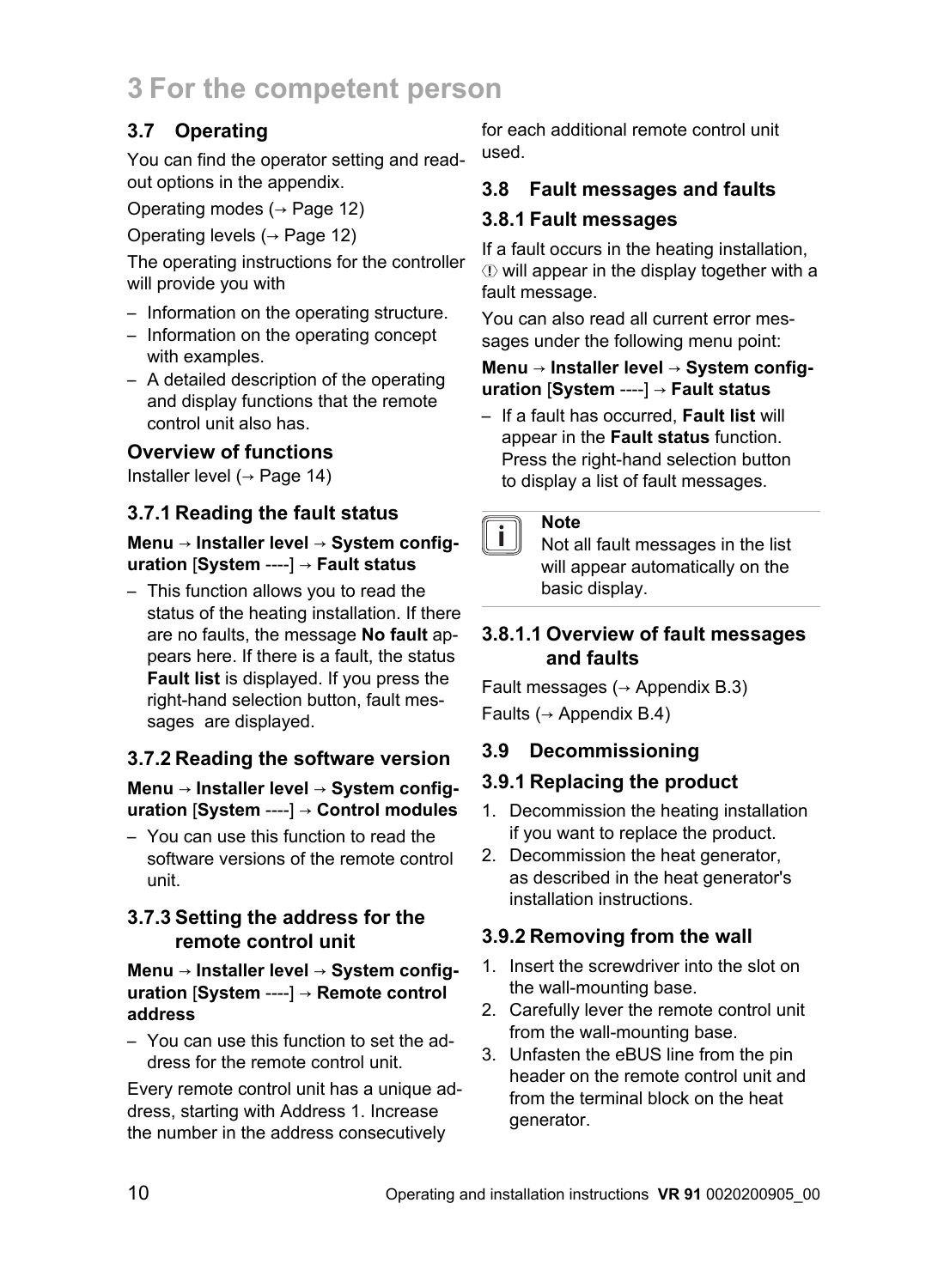4. Unscrew the wall-mounting base from the wall.

#### **3.10 Customer service**

Customer service addresses can be found in the installation instructions for the controller.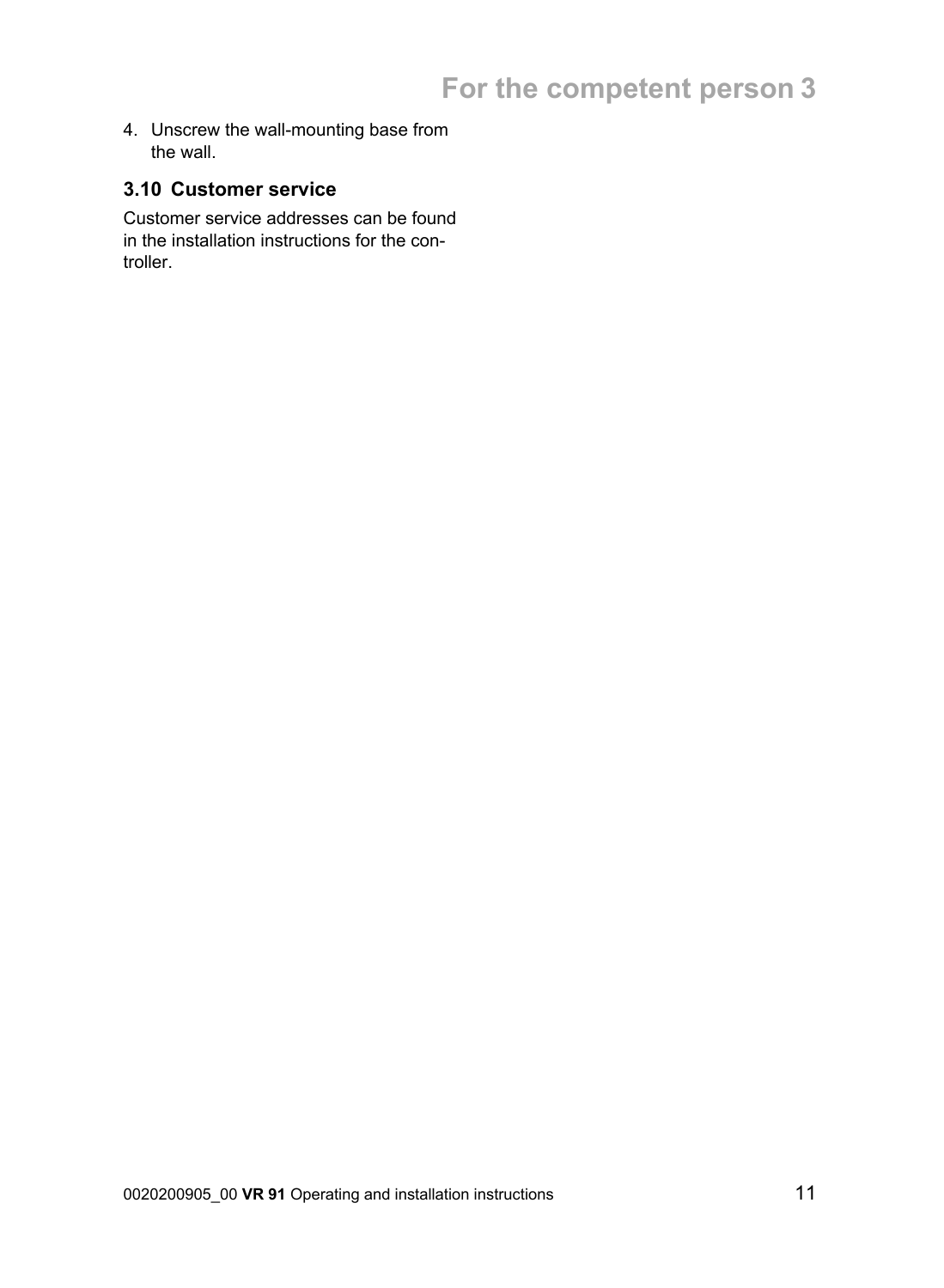## **Appendix A For the operator**

#### **A.1 Operating modes**

| <b>Operating mode</b> | <b>Setting</b>           | Default setting |  |  |  |  |  |
|-----------------------|--------------------------|-----------------|--|--|--|--|--|
| Operating mode        |                          |                 |  |  |  |  |  |
| Heating               | Off, Auto, Day, Set-back | Auto            |  |  |  |  |  |
| Cooling               | Off, Auto, Day           | Auto            |  |  |  |  |  |
| Advanced functions    |                          |                 |  |  |  |  |  |
| 1 day at home         | Active                   | -               |  |  |  |  |  |
| 1 day away from home  | Active                   | -               |  |  |  |  |  |
| 1 x ventilation boost | Active                   | -               |  |  |  |  |  |
| Party                 | Active                   | -               |  |  |  |  |  |

### **A.2 Operating levels**

A detailed description of the functions can be found in the operating instructions for the controller.

| <b>Setting level</b>                                    | <b>Values</b>              |      | <b>Unit</b>   | Increment, select    | <b>Default</b> |  |
|---------------------------------------------------------|----------------------------|------|---------------|----------------------|----------------|--|
|                                                         | Min.                       | Max. |               |                      | setting        |  |
| Information $\rightarrow$ System status $\rightarrow$   |                            |      |               |                      |                |  |
| System ----                                             |                            |      |               |                      |                |  |
| <b>Fault status</b>                                     | Current value              |      |               | No fault, Fault list |                |  |
| Curr. room air hum.                                     | Current value              |      | $\frac{0}{0}$ |                      |                |  |
| <b>Current dew point</b>                                | Current value              |      | °C.           |                      |                |  |
| <b>ZONE1 ----</b>                                       |                            |      |               |                      |                |  |
| Day temp. Heating                                       | Current value              |      | °C            | 0.5                  | 20             |  |
|                                                         | 5                          | 30   |               |                      |                |  |
| Day temp. Cooling                                       | °C<br>0.5<br>Current value |      |               | 24                   |                |  |
|                                                         | 15                         | 30   |               |                      |                |  |
| Set-back temp. heat.                                    | Current value              |      | $^{\circ}C$   | 0.5                  | 15             |  |
|                                                         | 5                          | 30   |               |                      |                |  |
| Room temperature                                        | Current value              |      | °C            |                      |                |  |
|                                                         |                            |      |               |                      |                |  |
| Information $\rightarrow$ Contact details $\rightarrow$ |                            |      |               |                      |                |  |
| Installer Phone number   Current values                 |                            |      |               |                      |                |  |
|                                                         |                            |      |               |                      |                |  |
| Information $\rightarrow$ Serial number                 |                            |      |               |                      |                |  |
| Unit number                                             | Permanent value            |      |               |                      |                |  |
|                                                         |                            |      |               |                      |                |  |
| Desired temperatures $\rightarrow$ ZONE1 $\rightarrow$  |                            |      |               |                      |                |  |
| Day temp. Heating                                       | 5                          | 30   | °C            | 0.5                  | 20             |  |
| Day temp. Cooling                                       | 15                         | 30   | °C            | 0.5                  | 24             |  |
| Set-back temp. heat.                                    | 5                          | 30   | °C            | 0.5                  | 15             |  |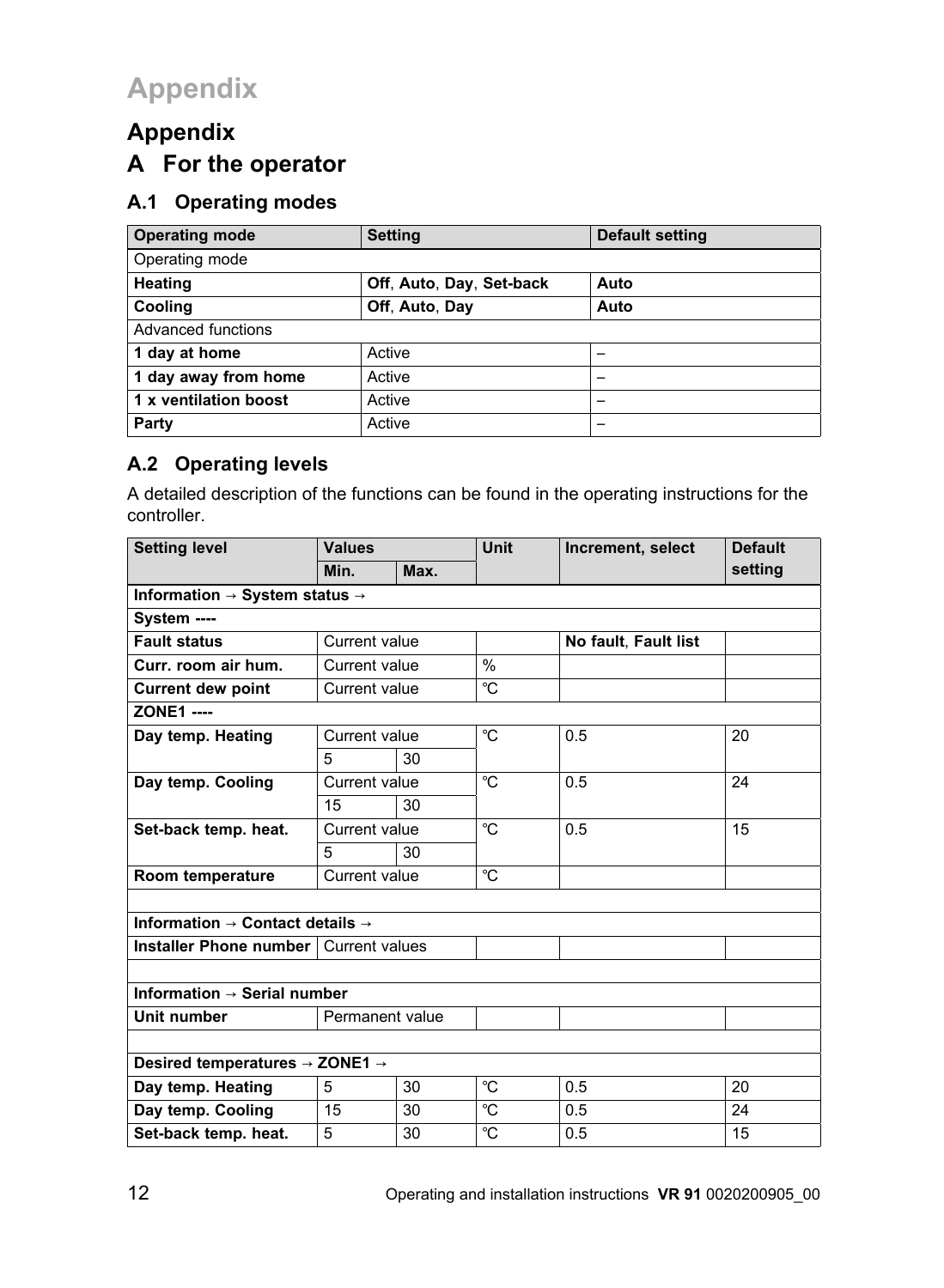| setting<br>Min.<br>Max.<br>Time programmes $\rightarrow$ ZONE1: Heating $\rightarrow$<br>Individual days and<br>Monday, Tues-<br>$Mo - Fr$ :<br>day, Wednesday,<br>06:00-<br>blocks<br>Thursday, Friday,<br>22:00<br>Saturday, Sunday<br>Sa: 07:30-<br>and Monday - Fri-<br>23:30<br>Su: 07:30-<br>day, Saturday -<br>22:00<br>Sunday, Monday -<br>Sunday<br>00:10<br>Time period 1: Start -<br>00:00<br>24:00<br>h:min<br><b>End</b><br>Time period 2: Start -<br>End<br>Time period 3: Start -<br>End<br>Time programmes $\rightarrow$ ZONE1: Cooling $\rightarrow$<br>Individual days and<br>Monday, Tues-<br>$Mo - Fr$ : |  | <b>Default</b> | Increment, select | <b>Unit</b> | <b>Values</b> |  | <b>Setting level</b> |  |
|------------------------------------------------------------------------------------------------------------------------------------------------------------------------------------------------------------------------------------------------------------------------------------------------------------------------------------------------------------------------------------------------------------------------------------------------------------------------------------------------------------------------------------------------------------------------------------------------------------------------------|--|----------------|-------------------|-------------|---------------|--|----------------------|--|
|                                                                                                                                                                                                                                                                                                                                                                                                                                                                                                                                                                                                                              |  |                |                   |             |               |  |                      |  |
|                                                                                                                                                                                                                                                                                                                                                                                                                                                                                                                                                                                                                              |  |                |                   |             |               |  |                      |  |
|                                                                                                                                                                                                                                                                                                                                                                                                                                                                                                                                                                                                                              |  |                |                   |             |               |  |                      |  |
|                                                                                                                                                                                                                                                                                                                                                                                                                                                                                                                                                                                                                              |  |                |                   |             |               |  |                      |  |
|                                                                                                                                                                                                                                                                                                                                                                                                                                                                                                                                                                                                                              |  |                |                   |             |               |  |                      |  |
|                                                                                                                                                                                                                                                                                                                                                                                                                                                                                                                                                                                                                              |  |                |                   |             |               |  |                      |  |
|                                                                                                                                                                                                                                                                                                                                                                                                                                                                                                                                                                                                                              |  |                |                   |             |               |  |                      |  |
|                                                                                                                                                                                                                                                                                                                                                                                                                                                                                                                                                                                                                              |  |                |                   |             |               |  |                      |  |
|                                                                                                                                                                                                                                                                                                                                                                                                                                                                                                                                                                                                                              |  |                |                   |             |               |  |                      |  |
|                                                                                                                                                                                                                                                                                                                                                                                                                                                                                                                                                                                                                              |  |                |                   |             |               |  |                      |  |
|                                                                                                                                                                                                                                                                                                                                                                                                                                                                                                                                                                                                                              |  |                |                   |             |               |  |                      |  |
|                                                                                                                                                                                                                                                                                                                                                                                                                                                                                                                                                                                                                              |  |                |                   |             |               |  |                      |  |
|                                                                                                                                                                                                                                                                                                                                                                                                                                                                                                                                                                                                                              |  |                |                   |             |               |  |                      |  |
|                                                                                                                                                                                                                                                                                                                                                                                                                                                                                                                                                                                                                              |  |                |                   |             |               |  |                      |  |
|                                                                                                                                                                                                                                                                                                                                                                                                                                                                                                                                                                                                                              |  |                |                   |             |               |  |                      |  |
|                                                                                                                                                                                                                                                                                                                                                                                                                                                                                                                                                                                                                              |  |                |                   |             |               |  |                      |  |
|                                                                                                                                                                                                                                                                                                                                                                                                                                                                                                                                                                                                                              |  |                |                   |             |               |  |                      |  |
|                                                                                                                                                                                                                                                                                                                                                                                                                                                                                                                                                                                                                              |  |                |                   |             |               |  |                      |  |
|                                                                                                                                                                                                                                                                                                                                                                                                                                                                                                                                                                                                                              |  |                |                   |             |               |  |                      |  |
|                                                                                                                                                                                                                                                                                                                                                                                                                                                                                                                                                                                                                              |  | 06:00-         | day, Wednesday,   |             |               |  | blocks               |  |
| Thursday, Friday,<br>22:00                                                                                                                                                                                                                                                                                                                                                                                                                                                                                                                                                                                                   |  |                |                   |             |               |  |                      |  |
| Saturday, Sunday<br>Sa: 07:30-                                                                                                                                                                                                                                                                                                                                                                                                                                                                                                                                                                                               |  |                |                   |             |               |  |                      |  |
| and Monday - Fri-<br>23:30                                                                                                                                                                                                                                                                                                                                                                                                                                                                                                                                                                                                   |  |                |                   |             |               |  |                      |  |
| Su: 07:30-<br>day, Saturday -                                                                                                                                                                                                                                                                                                                                                                                                                                                                                                                                                                                                |  |                |                   |             |               |  |                      |  |
| 22:00<br>Sunday, Monday -                                                                                                                                                                                                                                                                                                                                                                                                                                                                                                                                                                                                    |  |                |                   |             |               |  |                      |  |
| Sunday                                                                                                                                                                                                                                                                                                                                                                                                                                                                                                                                                                                                                       |  |                |                   |             |               |  |                      |  |
| 00:10<br>Time period 1: Start -<br>00:00<br>24:00<br>$h$ : min                                                                                                                                                                                                                                                                                                                                                                                                                                                                                                                                                               |  |                |                   |             |               |  |                      |  |
| End                                                                                                                                                                                                                                                                                                                                                                                                                                                                                                                                                                                                                          |  |                |                   |             |               |  |                      |  |
| Time period 2: Start -                                                                                                                                                                                                                                                                                                                                                                                                                                                                                                                                                                                                       |  |                |                   |             |               |  |                      |  |
| End                                                                                                                                                                                                                                                                                                                                                                                                                                                                                                                                                                                                                          |  |                |                   |             |               |  |                      |  |
| Time period 3: Start -                                                                                                                                                                                                                                                                                                                                                                                                                                                                                                                                                                                                       |  |                |                   |             |               |  |                      |  |
| End                                                                                                                                                                                                                                                                                                                                                                                                                                                                                                                                                                                                                          |  |                |                   |             |               |  |                      |  |
|                                                                                                                                                                                                                                                                                                                                                                                                                                                                                                                                                                                                                              |  |                |                   |             |               |  |                      |  |
| Days away scheduling $\rightarrow$<br><b>Start</b><br>01.01.01<br>Day.Month.Year<br>01.01.14<br>31.12.99<br>dd.mm.yy                                                                                                                                                                                                                                                                                                                                                                                                                                                                                                         |  |                |                   |             |               |  |                      |  |
| <b>End</b><br>31.12.99<br>Day.Month.Year<br>01.01.14<br>01.01.01<br>dd.mm.yy                                                                                                                                                                                                                                                                                                                                                                                                                                                                                                                                                 |  |                |                   |             |               |  |                      |  |
| °C<br>15<br>5<br>30<br>1                                                                                                                                                                                                                                                                                                                                                                                                                                                                                                                                                                                                     |  |                |                   |             |               |  |                      |  |
| Temperature                                                                                                                                                                                                                                                                                                                                                                                                                                                                                                                                                                                                                  |  |                |                   |             |               |  |                      |  |
| Days at home scheduling $\rightarrow$                                                                                                                                                                                                                                                                                                                                                                                                                                                                                                                                                                                        |  |                |                   |             |               |  |                      |  |
| <b>Start</b><br>01.01.01<br>31.12.99<br>01.01.14<br>dd.mm.yy<br>Day.Month.Year                                                                                                                                                                                                                                                                                                                                                                                                                                                                                                                                               |  |                |                   |             |               |  |                      |  |
| 31.12.99<br>Day.Month.Year<br>01.01.14<br>End<br>01.01.01<br>dd.mm.yy                                                                                                                                                                                                                                                                                                                                                                                                                                                                                                                                                        |  |                |                   |             |               |  |                      |  |
|                                                                                                                                                                                                                                                                                                                                                                                                                                                                                                                                                                                                                              |  |                |                   |             |               |  |                      |  |
| Basic settings $\rightarrow$ Language $\rightarrow$                                                                                                                                                                                                                                                                                                                                                                                                                                                                                                                                                                          |  |                |                   |             |               |  |                      |  |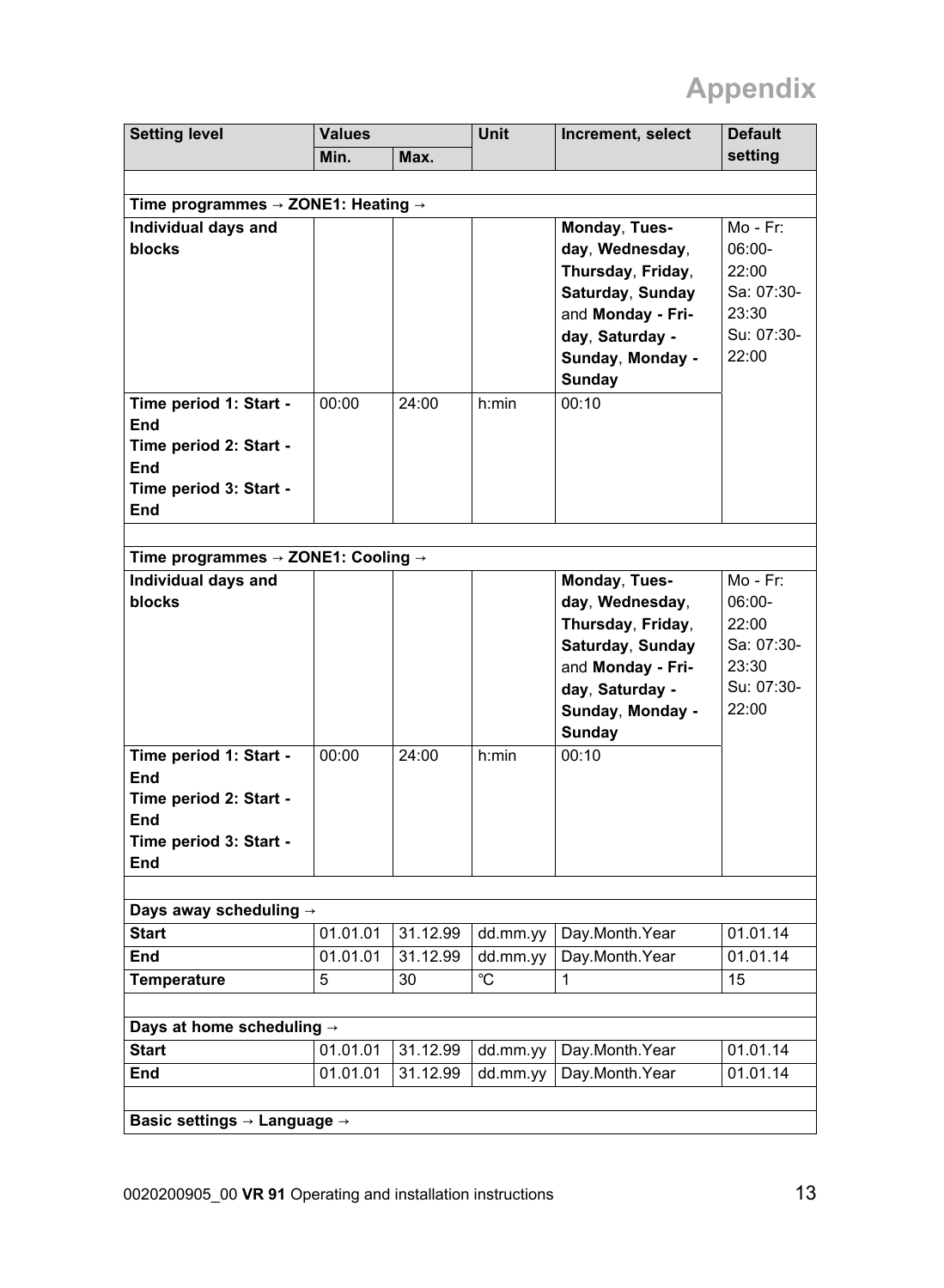| <b>Setting level</b>                                       | <b>Values</b> |                         | <b>Unit</b> | Increment, select        | <b>Default</b>    |  |
|------------------------------------------------------------|---------------|-------------------------|-------------|--------------------------|-------------------|--|
|                                                            | Min.          | Max.                    |             |                          | setting           |  |
|                                                            |               |                         |             | Selectable language      | <b>Deutsch</b>    |  |
|                                                            |               |                         |             |                          |                   |  |
| Basic settings $\rightarrow$ Display $\rightarrow$         |               |                         |             |                          |                   |  |
| <b>Display contrast</b>                                    | 1             | 15                      |             | 1                        | 9                 |  |
| <b>Button lock</b>                                         |               |                         |             | Off, On                  | Off               |  |
| <b>Preferred display</b>                                   |               | <b>Heating, Cooling</b> | Heating     |                          |                   |  |
|                                                            |               |                         |             |                          |                   |  |
| Basic settings $\rightarrow$ Offset $\rightarrow$          |               |                         |             |                          |                   |  |
| Room temperature                                           | $-3.0$        | 3.0                     | K           | 0.5                      | 0.0               |  |
|                                                            |               |                         |             |                          |                   |  |
| Basic settings $\rightarrow$ Enter zone name $\rightarrow$ |               |                         |             |                          |                   |  |
| ZONE <sub>1</sub>                                          |               | 10                      |             | A to $Z$ , 0 to 9, space | ZONE <sub>1</sub> |  |
|                                                            |               |                         |             |                          |                   |  |
| Installer level $\rightarrow$                              |               |                         |             |                          |                   |  |
| Enter code                                                 | 000           | 999                     |             | 1                        | 000               |  |

## **B For the competent person**

#### **B.1 Installation assistant**

| <b>Setting</b>                | <b>Values</b> |      | Increment, select                              | Default setting |
|-------------------------------|---------------|------|------------------------------------------------|-----------------|
|                               | Min.          | Max. |                                                |                 |
| Language                      |               |      | Languages available   Deutsch<br>for selection |                 |
| <b>Remote control address</b> |               |      |                                                |                 |

#### **B.2 Installer level**

| <b>Setting level</b>                                                                                | <b>Values</b>  |      | Increment, select | Default setting |  |
|-----------------------------------------------------------------------------------------------------|----------------|------|-------------------|-----------------|--|
|                                                                                                     | Min.           | Max. |                   |                 |  |
| Installer level $\rightarrow$                                                                       |                |      |                   |                 |  |
| Enter code                                                                                          | 000            | 999  | 1                 | 000             |  |
|                                                                                                     |                |      |                   |                 |  |
| Installer level $\rightarrow$ System configuration $\rightarrow$                                    |                |      |                   |                 |  |
| System ----                                                                                         |                |      |                   |                 |  |
| <b>Fault status</b>                                                                                 | Current value* |      |                   |                 |  |
| <b>Controller modules</b>                                                                           | Display        |      | Software version  |                 |  |
| Remote control address                                                                              | 8<br>1         |      | 1                 | 1               |  |
| * If there is no fault, the status is No fault. If there is a fault, Fault list appears and you can |                |      |                   |                 |  |
| read the fault message in the Fault messages section.                                               |                |      |                   |                 |  |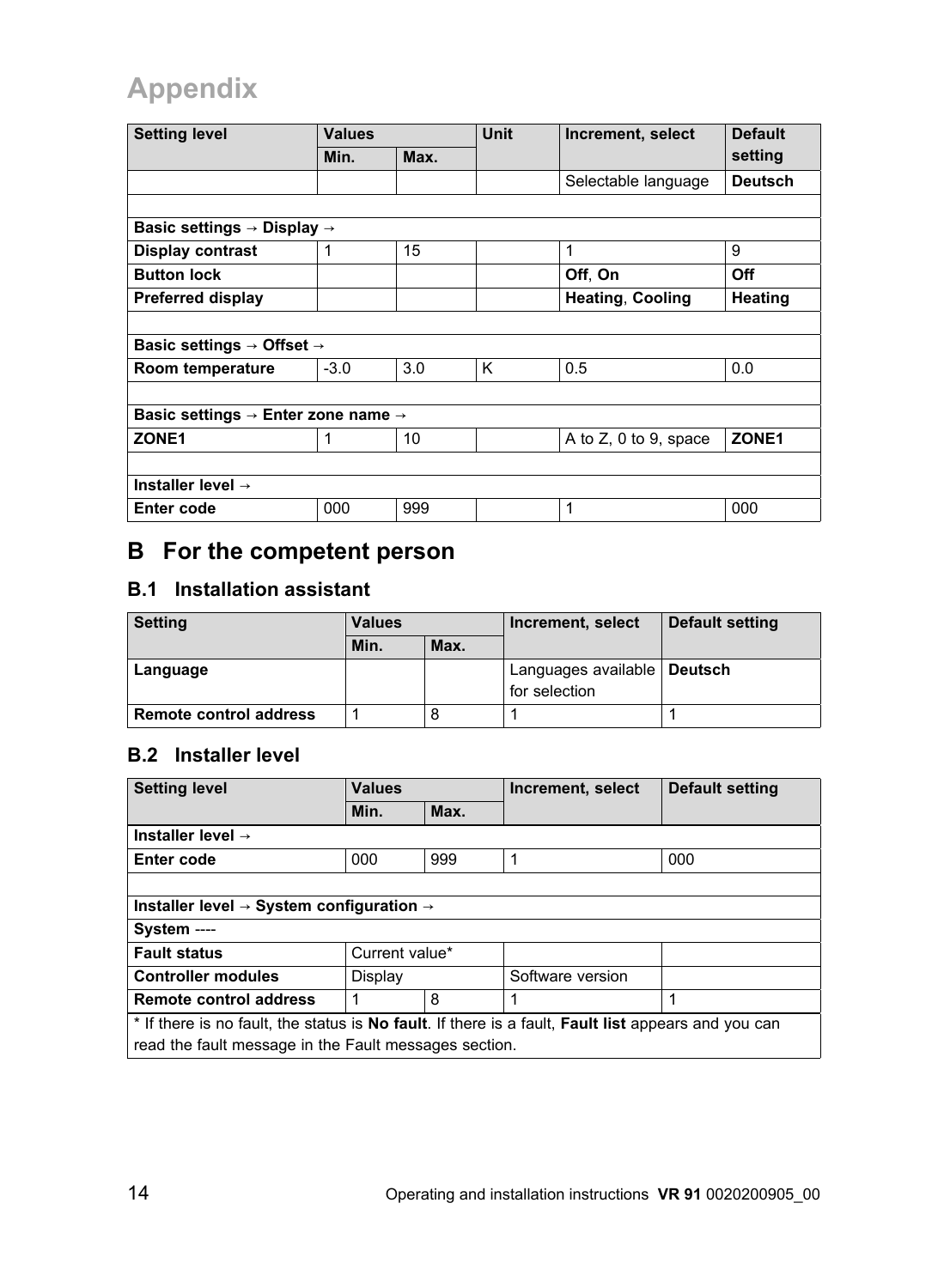#### **B.3 Fault messages**

| Message                                   | Possible cause                              | <b>Measure</b>                                                                    |
|-------------------------------------------|---------------------------------------------|-----------------------------------------------------------------------------------|
| Room temp. sensor<br>fault                | The room temperature<br>sensor is defective | Replace the room temperature sensor.<br>1.                                        |
| No zone assignment<br>for the remote con- | No remote control<br>address                | Set the correct address on the remote con-<br>trol unit.                          |
| trol or the controller                    | No zone assignment                          | Set the correct address for the remote con-<br>1.<br>trol unit on the controller. |
| <b>System fault</b>                       | Faults in the system                        | Assess the fault messages in the control-<br>1.<br>ler.                           |

### **B.4 Faults**

| Symptom                                                          | Possible cause                    | <b>Measure</b>                                                                                               |
|------------------------------------------------------------------|-----------------------------------|--------------------------------------------------------------------------------------------------------------|
| Display remains dark                                             | Software error                    | 1. Switch the mains switch on the heat gener-<br>ator that feeds the controller off and back<br>on again.    |
|                                                                  | No power at the heat<br>generator | Check the power supply of the heat gener-<br>1.<br>ator that feeds the controller.                           |
|                                                                  | The product is defect-<br>ive     | 1.<br>Replace the product.                                                                                   |
| No changes in the<br>display when the<br>rotary knob is turned   | Software error                    | 1.<br>Switch the mains switch on the heat gener-<br>ator that feeds the controller off and back<br>on again. |
|                                                                  | The product is defect-<br>ive     | 1.<br>Replace the product.                                                                                   |
| No changes in the<br>display when the se-<br>lection buttons are | Software error                    | 1.<br>Switch the mains switch on the heat gener-<br>ator that feeds the controller off and back<br>on again. |
| pressed                                                          | The product is defect-<br>ive     | 1.<br>Replace the product.                                                                                   |
| Lines appear instead<br>of set and read-out<br>values            | Communication fault               | 1.<br>Check the plug connection.<br>Replace the cable.<br>2.                                                 |